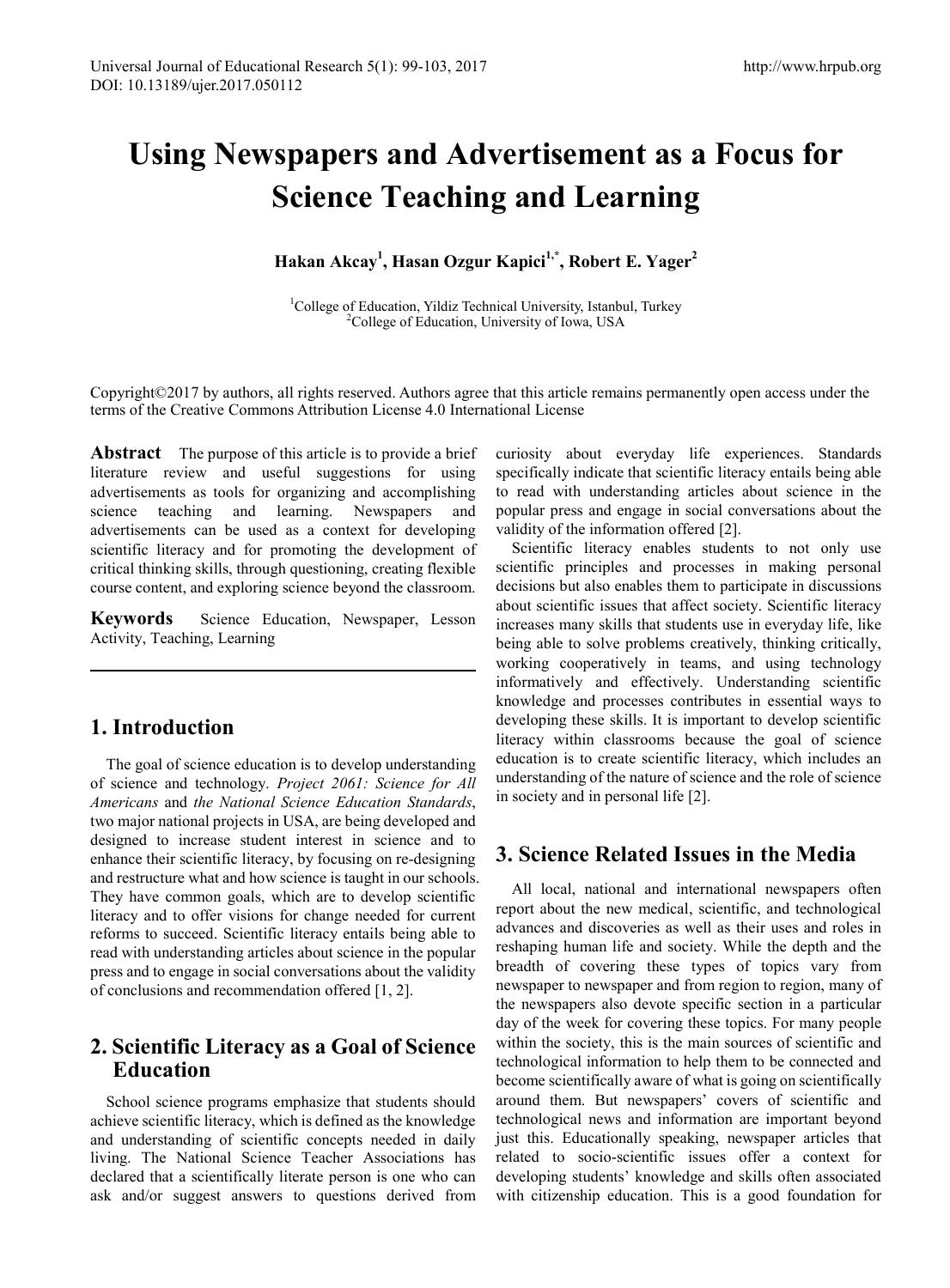students interested in exploring science after their study because they will gather much information form newspapers and magazine [3]. Illustrating the real need for information and skills provides a motivation for learning which is often missing when the textbook is central or when the sequence of the units is determined, not by real events, but instead by an arbitrary set of pre-ordained materials, ideas, and historical events [4].

Newspapers and magazines provide a means of extending science discussions and the results of instruction beyond the classroom. In many instances, the reliance upon the popular press for ideas, initial information, and contradictions all provide a stimulus for greater involvement of family and friends as well as experts-often from very varying perspectives. Therefore, the science curriculum should be designed to enhance coverage of science-related issues in the media in order to improve student understanding of science. Students have the opportunity to observe and participate in the process by which events and ideas become news, improve their communication skills by learning to describe issues in media.

The following statements regarding the advantages of using newspapers and advertisements in science instruction provide reasons for using the popular press as a source for ideas and issues as contexts for improved student learning. These include:

- Starting science teaching with popular advertisements or very recent relevant newspaper article results in more curiosity, more questions, and a more unique learning and teaching environment;
- Students can relate science to the everyday news that they hear or read;
- Using the popular press can assist students in making informed decisions on whether the news or advertisements are correct or incorrect; and then discuss how to improve it scientifically.
- Using the popular press can improve students' thinking skills;
- Using newspapers and magazines can increase students' interest and motivation by providing study materials relevant to their lives;
- Using the popular press can prepare students for active citizenship practices in their communities;
- Using the popular press can enhance teachers' interest in new teaching techniques and sources for help in individual classrooms;
- Using the popular press can involve schools in the lives of people and the problems of the local communities they serve;
- Using the popular press can improve relations with and involvement of the families of students;
- Using the popular press can demonstrate practical applications of skills and concepts presented in school curriculum at all levels;
- Using the popular press can update and extend information contained in textbooks;
- Using the popular press can be fun;
- Using the popular press can motivate student learning;
- Using the popular press can introduce and encourage lifelong love of reading;
- Using the popular press can provide attractive classroom learning environments and provide opportunities to explore new educational approaches and resources that teachers may not have tried before [5].

## **4. Strategies for Classroom Action**

Advertisements and news reports can be applied in several ways within science classrooms. First, the use of the popular press as an activity can be accomplished to help promote and exemplify scientific literacy for use in the real world (including life outside of school). Having students find falsified advertisements or nonscientific articles in the popular press can help students attain scientific literacy. The use of the information and practice with inquiry skills is basic to science itself and can be undertaken for use with almost every news report in daily newspapers.

Using newspapers in science classrooms helps students enhance their written and oral skills when newspapers are used to facilitate pedagogical activities that stress the importance of communication, to give students opportunities to discuss the scientific issues in science classes, and to create active learning environment in which students take control of their learning [6]. Active learning entails student centered classrooms with assignments that engage students in higher order thinking skills [7].

Finding advertisements and articles in the popular press can make students more aware to the scientific world around them while showing them the importance of raising questions about that world. Still another way is that it aids assessing the science in general content of advertisements, talking with the students about how they relate to science or specific science areas such as biology, physics, chemistry, and the natural environment. Opposing suggestions and claims that can be found add to the learning process. To address the science content that is missing from the advertisements and determine what more information students need to make informed decisions about the content in advertisements are important and again represents use of science in daily living. For example, diet advertisements or other advertisements that relate to health can be used as introductions to health or nutrition units. They can suggest questions for students regarding the nutritional content that various foods contain. The ethics of the advertisements could be debated within the classroom. Advertisements and articles in the popular press can create many opportunities for discussion that illustrate real science- not just typical "textbook" topics which often have no personal relevance. Finding the information on the internet is easy but how many people really research products before purchasing them. And,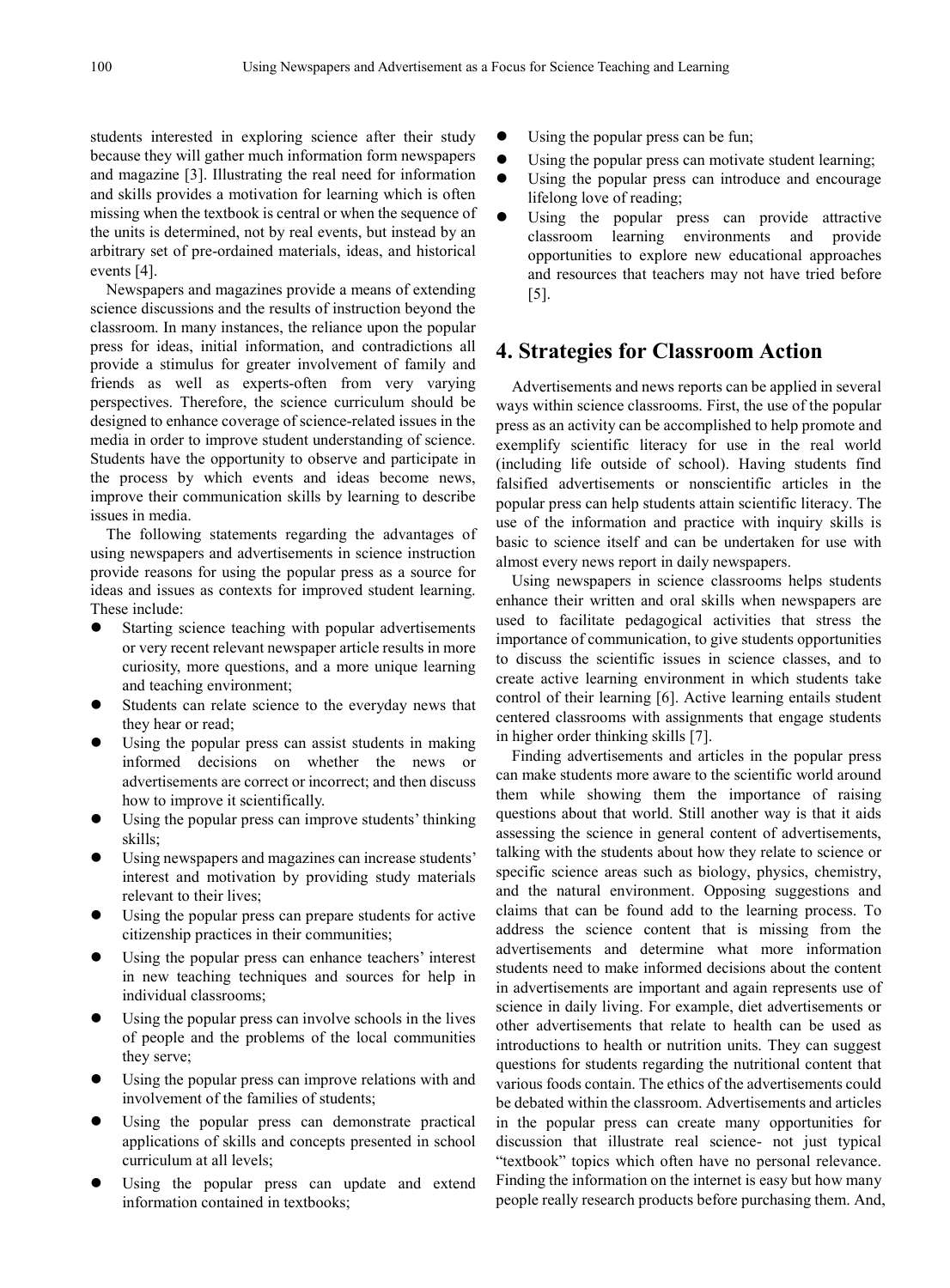is the information from the internet always accurate and consistent? Teachers may ask students to find drug advertisements by using the web. It can be a fun and interesting project for students to undertake their own drug to research and to share the findings with the whole class, reinforcing the research process within their daily lives.

If teachers can learn to use the popular press more effectively as a source for scientific information (and/or misinformation), student' motivation and interest in science classrooms could be increased. Further, it could lay a better

foundation for the future understanding of scientific, and science-based, issues [8].

The following cases define how students explored their thoughts and investigations through use of newspaper articles in science classrooms.

*Case 1:* This newspaper article appeared in Washington Post on 3 January 2003. Read it carefully and then answer the following questions.

#### Table 1. Scientists' Report about Orangutan "Culture"

The orangutans in central Borneo like to ride falling trees to the ground for fun. The orangutans in western Borneo, on the other hand, express annoyance by making a loud kissing sound.

And while some orangutans bite through vines to execute highly unusual Tarzan moves, others appear to have Martha Stewart tendencies, arranging pillows of twigs in unique patterns.

From these varied behaviors, which are each shared by small groups of orangutans, scientists have concluded that the origins of "culture" among primates may go back 14 million years, twice as long as previously estimated.

The discovery also brings the number of species known to have "culture" to a grand total of three: orangutans, chimpanzees and humans. That number may well be larger -- or smaller -- depending on how culture is defined.

According to the scientists' definition, culture is the ability to learn and pass on behaviors from role models in one's immediate community. The behaviors must not be the direct product of biology or habitat -- they are picked up through social contact and imitation.

The research is aimed at understanding how human cultures came about, including the vast array of human languages, dietary preferences, rituals and fashions. Much human activity is clearly tied to cultural practices and influences, but until recently, scientists had been unsure whether that made humans unique. The answer seems to be no.

By closely comparing years of data from six different orangutan communities in Indonesia and Malaysia, scientists said they consistently found that discrete groups exhibited unique behaviors that could not be accounted for by differences in habitat.

Students may respond to following questions in the light of this article;

- From biological perspective, what are the problems?
- What basic knowledge of biology can be used for resolving such problems?
- What kinds of specific information/evidence would you want to 'tip the scales' regarding the major issue?
- As a student, what position do you take regarding the issue?
- If you were to take some personal actions regarding these issues, what would they be?
- If you are the chief editor of this Newspaper in which this article appeared, and the one who really decides which article can be published and which one not, what decision would you made and why?
- If you have to re-write this article, how would you re-write it and why?
- What have you learned from actively engaged in this learning activity?

*Case 2:* In biology classroom of grade 9 through 12 a teacher has students read an article about gene technology. The Boston Globe was provided an article that led Malcolm Ritter to define problems that related to stem cell research. The article discusses the ethical issues about the stem cell research. After reading the article, students discuss the issues about the stem cells research.

Students may discuss the following questions in the light of this article;

- What are the given problems about stem cell research?
- What do you need to know to find solutions?
- Which position would you like to advocate?
- What evidences can you get from the passage?
- If you have to re-write this article, how would you re-write it and why?
- What have you learned from actively engaged in this learning activity?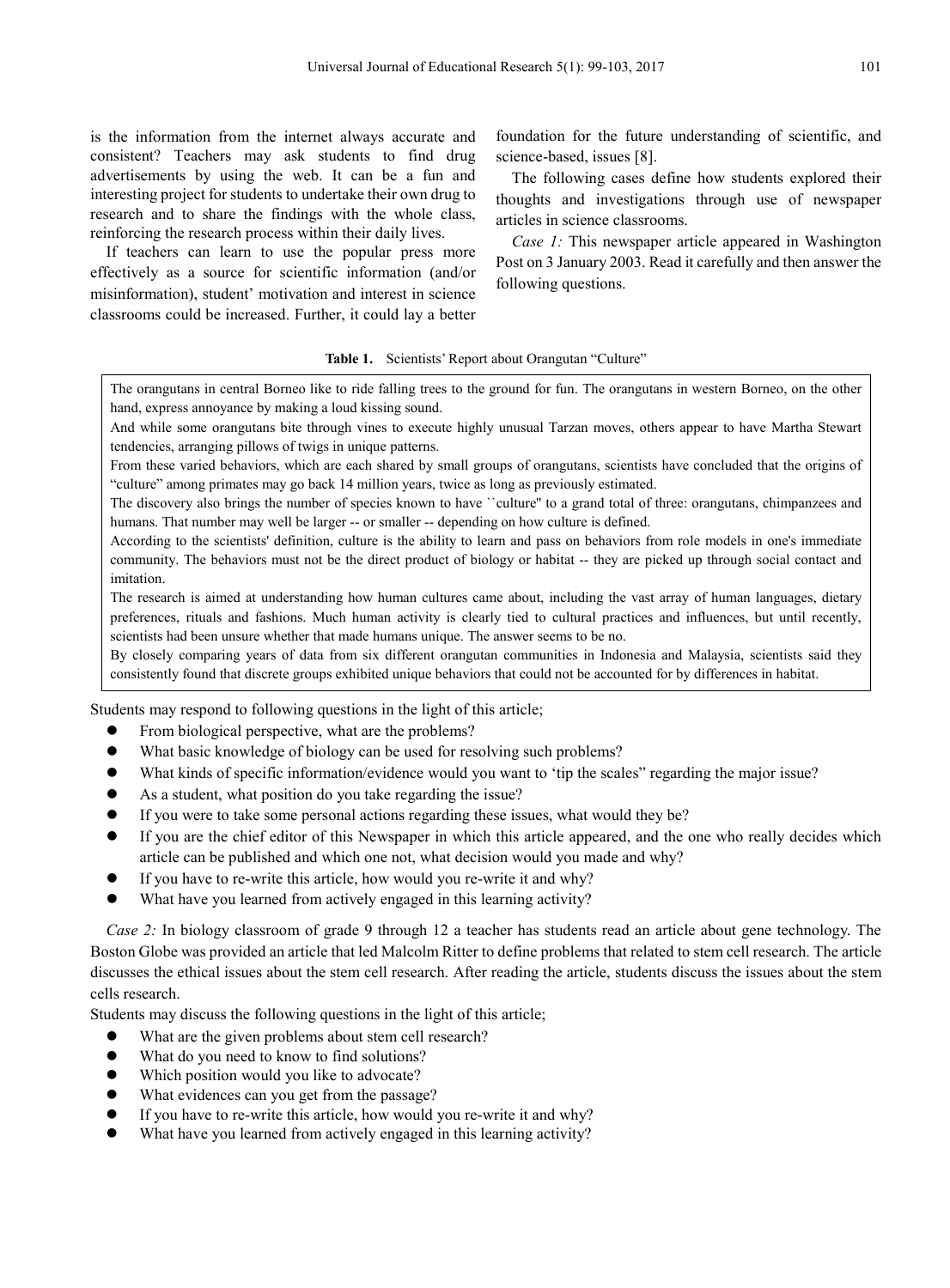#### **Table 2.** Stem Cells from 'Dead' Embryo Ethical Problems might be Eased for Opponents

Scientists say they have created a stem cell line from a human embryo that had stopped developing naturally, and so was considered dead. Using such embryos might ease ethical concerns about creating such cells, they suggested.

One specialist said the technique makes harvesting stem cells no more ethically troublesome than organ donation. But others said it still carries scientific and ethical problems.

Scientists want to use human embryonic stem cells to study diseases and create transplant tissue for treating illnesses such as diabetes and Parkinson's disease. Such cells are taken from human embryos that are a few days old, and the harvesting process destroys the embryo. That raises ethical objections.

The new work, published online Thursday by the journal Stem Cells, comes from Miodrag Stojkovic of the Prince Filipe Research Center in Valencia, Spain, with colleagues there and in England.

They studied embryos donated by an in vitro fertilization clinic with consent of the patients. Part of the work focused on 132 arrested embryos, those that had stopped dividing for 24 or 48 hours after reaching various stages of development.

Thirteen of these embryos had developed more than the others, reaching 16 to 24 cells before cell division stopped. Scientists were able to create a stem cell line from just one of these embryos.

These stem cells performed normally on a series of tests, Stojkovic said in a telephone interview.

He said he did not know whether the result indicated a solution to ethical concerns about embryonic stem cells.

The point of the research was to show that such embryos provide an additional source of the cells beyond healthy embryos, rather than to set up any kind of a competition, he said. Both sources should be used, he said.

Dr. Donald W. Landry, director of the division of experimental therapeutics at the Columbia University Medical Center in New York, who proposed the idea of getting stem cells from arrested embryos in 2004, called the work an important addition to the field. ``Regardless of how you feel about personhood for embryos, if the embryo is dead, then the issue of personhood is resolved." Landry said.

``This then reduces the ethics of human embryonic stem cell generation to the ethics of, say, organ donation."

Landry is part of a consortium that is pursuing the approach.

But others said the approach fails to solve the ethical problems.

There is no way to prove that an arrested embryo would have stopped growing if it had been put into a woman's womb rather than a lab dish, said Robin Lovell-Badge of the Medical Research Council's National Institute for Medical Research in London. So that leaves open the possibility that it was the lab conditions that halted their growth, he said.

These given cases are examples as socio-scientific issues. In other words, these topics are related with science contents and have sense and importance for society in order to be called as socio-scientific issue [9, 10]. Socio-scientific issues (SSI) are an important context since it enables students to reach reliable data sources and to support their views with scientifically valid evidences [11]. That's why, teaching based on SSI, such as learning through media, provide important advantages for students like increasing in achievement [12], developments in thinking, reasoning and inquiry skills [13, 14].

### **5. Assessment**

Assessment is one of the crucial parts of learning. Learning through articles published by newspapers may contribute students' conceptual understanding and may enable them to develop their thinking skills. One of the beneficial assessment techniques that can be used at the end of each activity is asking students to re-write the article. They are assessed on how much additional information they added, how accurate information they provided, how they support their views and how they use evidences in their articles. Students' views about the relationship between science, technology and society can be revealed through re-writing activities.

### **6. Conclusions**

As these activities demonstrate, advertisements provide a good resource for modeling newspaper in science classroom. Creating a learning environment that leads to discovery of new knowledge requires a deep understanding of the science learning process as embodies in constructivist perspectives. This understanding can be achieved through personal experiences and undertaking searches for evidence for understanding and the relative validity of suggested explanations.

Daily newspapers and popular magazines can be used as sources of information, questions, new topics, issues, and problems for school science teaching and learning. The reports in the newspapers and magazines require certain knowledge and abilities to interpret as they are used. It is desirable to encourage argument among students in a science classes about the claims and use of products. Reports in the popular press can also be used to illustrate the applications of science, particularly in relation to content that relates to local issues. Moreover, they can be used as contexts for developing scientific literacy, particularly in relation to skills and ideas associated with critical thinking about science as a human enterprise, science for citizenship, science for improving decisions related to daily living, and practice for lifelong learning. Scientifically literate person is not learner only for during school term but also s/he is a life-long learner